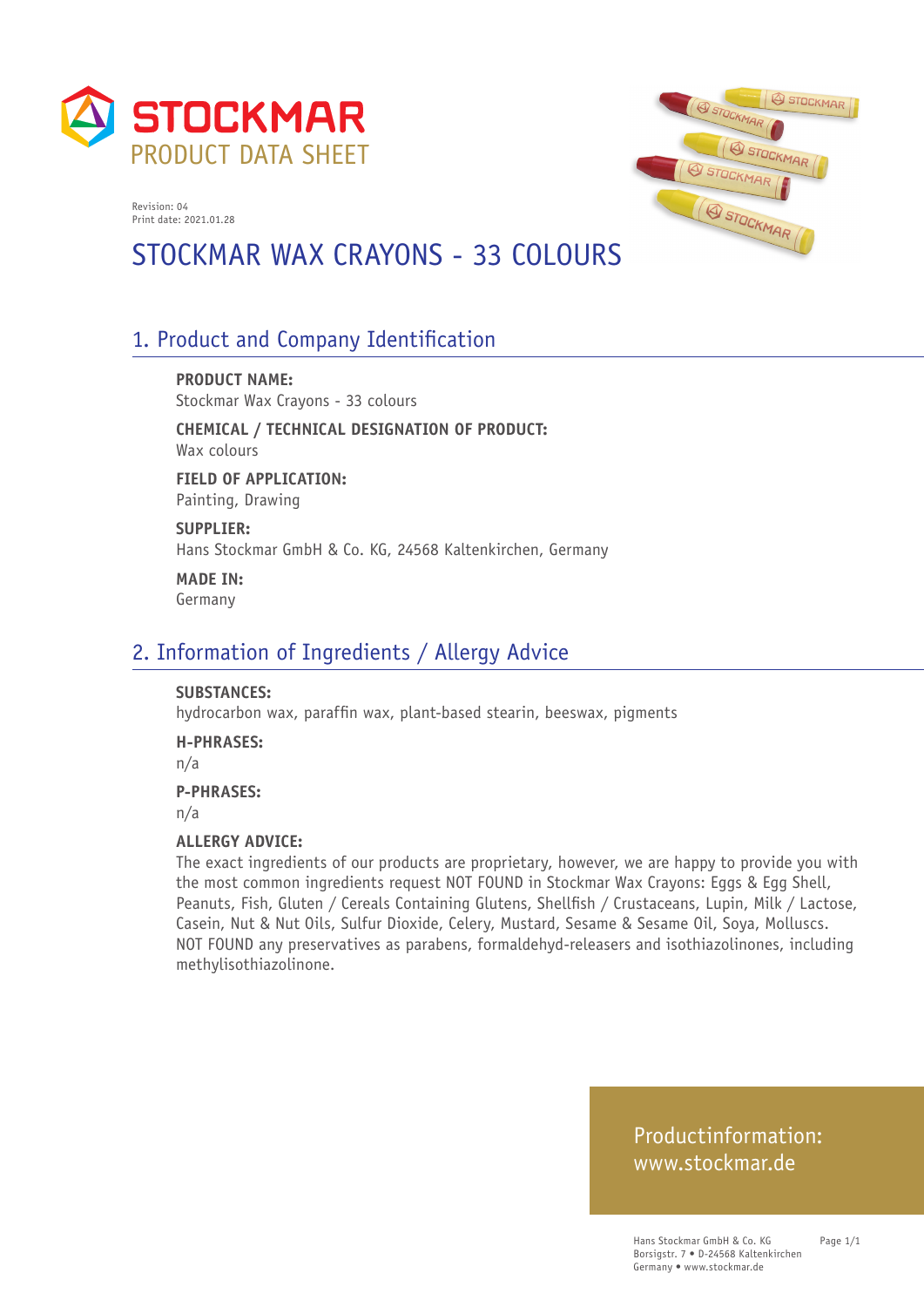



# STOCKMAR WAX CRAYONS - 33 COLOURS

# 3. Possible Hazards - Hazards Information

not required

**PRODUCT MARKING:**  "Attention! Not suitable for children under 3 years. Small parts might be swallowed."

## 4. First - Aid - Measures

**INHALATION:**

n/a

**SKIN CONTACT:** Wash off with water

**EYE CONTACT:** Rinse out with water.

**SWALLOWING:** Rinse out mouth and drink plenty of water.

In case of persistent symptoms seek medical treatment.

# 5. Fire - Fighting Measures

**SUITABLE EXTINGUISHING MEDIA:**  Alcoholic resistant foam, CO2

**EXTINGUISHING MATERIAL THAT MUST NOT BE USED FOR SAFTY REASONS:**  n/a

## 6. Accidental Release Measure

**ENVIRONMENT-RELATED MEASURES:**  n/a **PROCEDURES FOR CLEANING / ABSORPTION:**  n/a

**PERSON-RELATED PRECAUTIONARY MEASURES:**  Swiftly remove and clean affected clothes

## Productinformation: www.stockmar.de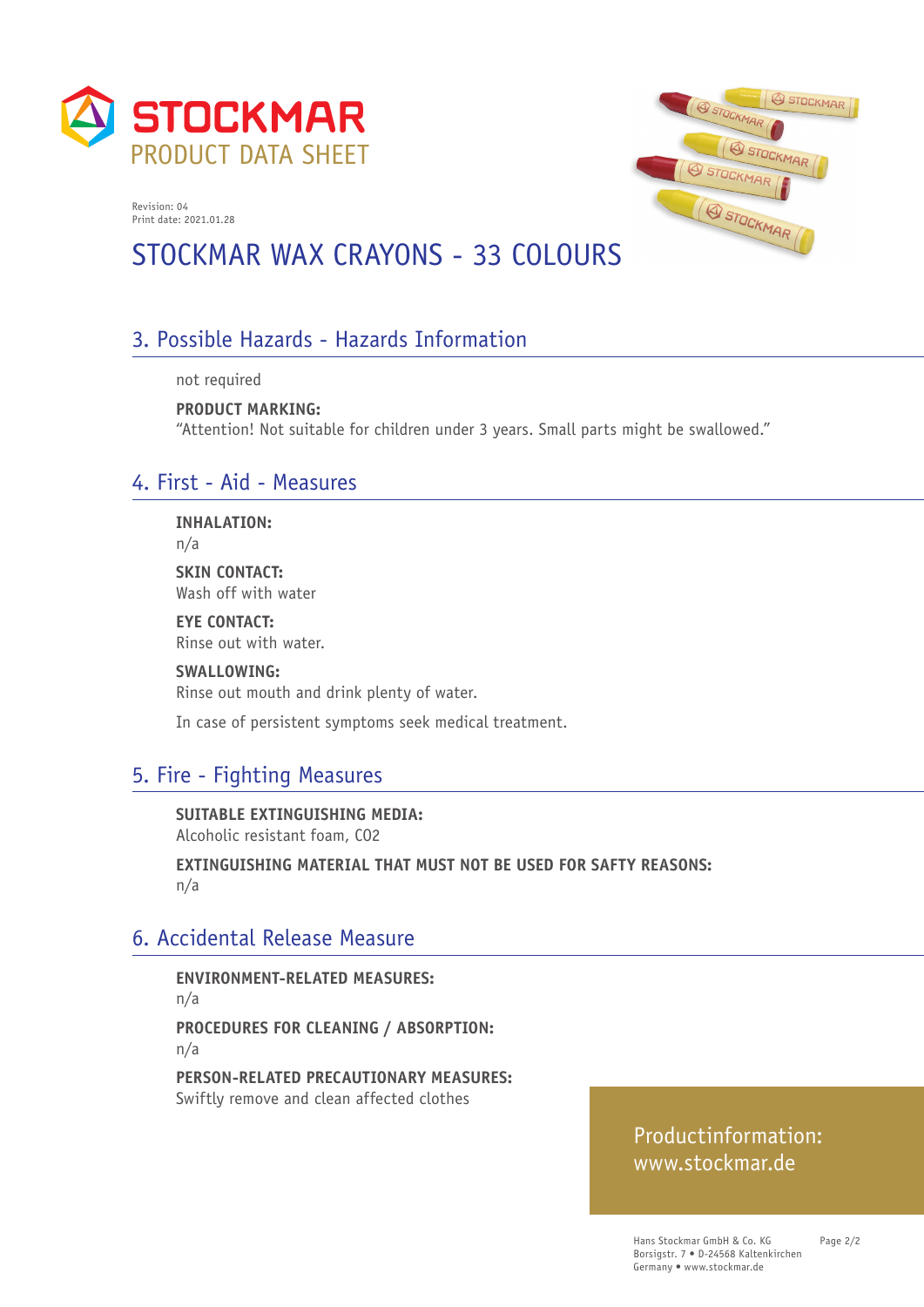

# STOCKMAR WAX CRAYONS - 33 COLOURS

# 7. Handling and Storage

**HANDLING:**  Avoid contact with clothes

**STORAGE:**  Store product in original packaging

# 8. Exposure Controls / Personal Protection

n/a

## 9. Physical and Chemical Properties

**FORM/COLOUR/ODOR:**  solid / different colours / non-specific

**FLASH POINT:**   $> 180^{\circ}$ C

**IGNITION TEMPERATURE:**  Product is not inflammable

**EXPLOSION LIMITS:**  Product not explosive

**SOLUBILITY IN WATER:**  Product is insoluble

#### 10. Stability and Reactivity

**CONDITION TO AVOID:**  Temperature > 55°C

**MATERIALS TO AVOID:**  Don`t mix with other chemicals

**HAZARDOUS DECOMPOSITION PRODUCTS:**  No hazardous decomposition products known



#### Productinformation: www.stockmar.de

Hans Stockmar GmbH & Co. KG Borsigstr. 7 • D-24568 Kaltenkirchen Germany • www.stockmar.de